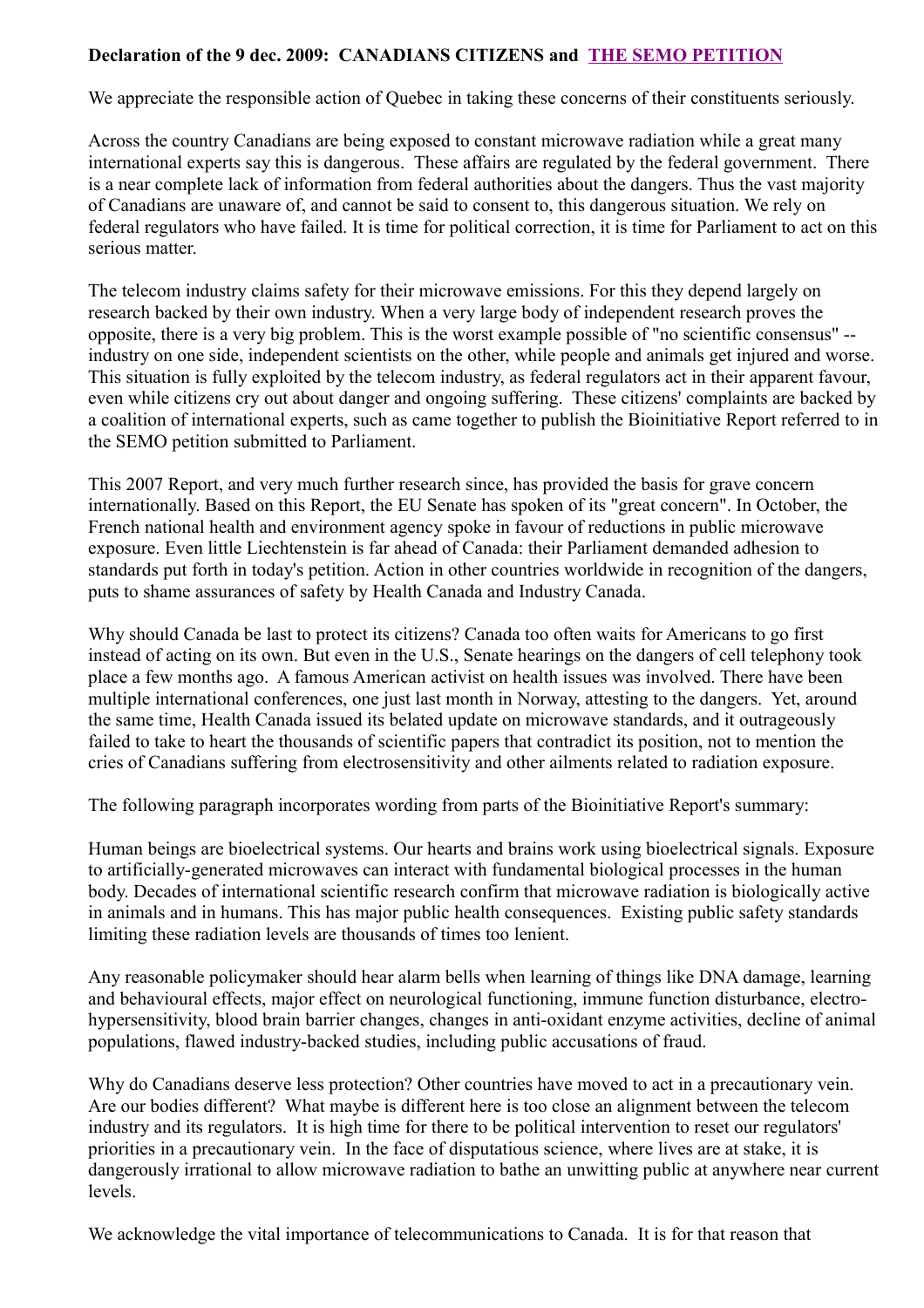jurisdiction was maintained as federal. Municipalities across Canada have sought to apply precautionary measures regarding antenna installations, but have not been allowed because of jurisdictional immunity. Local authorities have the constitutional obligation to see to the health of their citizens, but they are prevented by jurisdictional entanglements, and while this goes on for years, Canadians suffer severe health effects.

Judges in Europe have already recently forbidden cell phone tower installations on the basis of the precautionary principle. Some people have already been so hurt by dangerously permissive Canadian standards, that Section 7 of the Canadian Charter of Rights and Freedoms guaranteeing "life, liberty and security of the person" has been violated.

We demand Parliament urgently examine, as other legislators have worldwide, and revise drastically downward the allowable levels of public exposure to microwave radiation. We likewise demand that there be clear legal enablement for municipal or provincial authorities to respond in a precautionary manner to citizens' health concerns over installation of microwave antennae in their midst. There is no way that telecom industry worries about adequate coverage or increased costs should trump genuine concerns for public health. There is no way that anyone can reasonably claim that long-term exposure to microwave radiation from cell masts has been adequately studied. We are all an ongoing part of the largest epidemiological experiment ever -- this highly unethical situation demands immediate Parliamentary redress.

It is fair to state that the following signatories are representative of very many concerned and informed Canadians, speaking for the far greater number of citizens kept in the dark about this ongoing dangerous experiment on themselves.

Daryl Vernon, Toronto ON  $\leq c k 872 \textcircled{a}$ sympatico.ca against antennas in Toronto Franck Woodcock, Simcoe ON  $\leq f$  woodcock@hotmail.com> against antennas on a water tower Martin Weatherall Stratford ON. [weather@golden.net](about:blank) WEEP Organisation-EMF information Sharon and Dennis Noble, Victoria, BC  $\leq$ dsnoble@shaw.ca> against a concentration of antennas

(CAUSE - Citizens Against UnSafe Emissions, causetm.ca) Una St.Clair-Moniz, Langley, B.C. [stcllair@telus.cnet](about:blank) Director Citizens for Safe Technology Society,  $\Box$  focused on protecting children: against Wi-Fi in schools and public places (supporting hard wiring) and against cell antennae within 1,000 metres of schools

Walter Patrick McGinnis Victoria BC [walter@msginniselectric.ca](about:blank) chairman of the EM Radiation Health Alliance of BC and I would like to add my name on behalf of our group, to your declaration.

Art Joyce, New Denver, BC [ajoyce@universe.com](about:blank) Board member, EM Radiation Health Alliance Catherine Mullaly, Charlottetown PEI [cmullally@upei.ca](about:blank) against antennas in Charlottetown Jagdish Mirchandani, Châteauguay QC [jpsg@videotron.ca](about:blank) against antennas in a neighbourhood Pascale Clauzier, Montreal QC [paspou@hotmail.com](about:blank) against antennas on an building near his workplace Michelle Boily, Montreal-Nord QC [michelleetjean@msn.coma](about:blank)gainst antennas on a church near a school

( collectif SEMO, Sauvons nos Enfants des Micro-ondes-Save our Childrens from Micro-waves)

See www.bioinitiative.org, www.icems.eu, www.powerwatch.org.uk, www.next-up.org, www.mastsanity.org, www.rewire.me, , [www.weepinitiative.org](about:blank) www.dangersemo.com, www.environmentalhealthtrust.org, www.emfbioeffects.org, [www.magdahavas.org](about:blank)

--------------------------------------------------------------------------------------------------------------------------------------------------------- -------------

# **Moms for Safe Wireless**

**New Website Launched**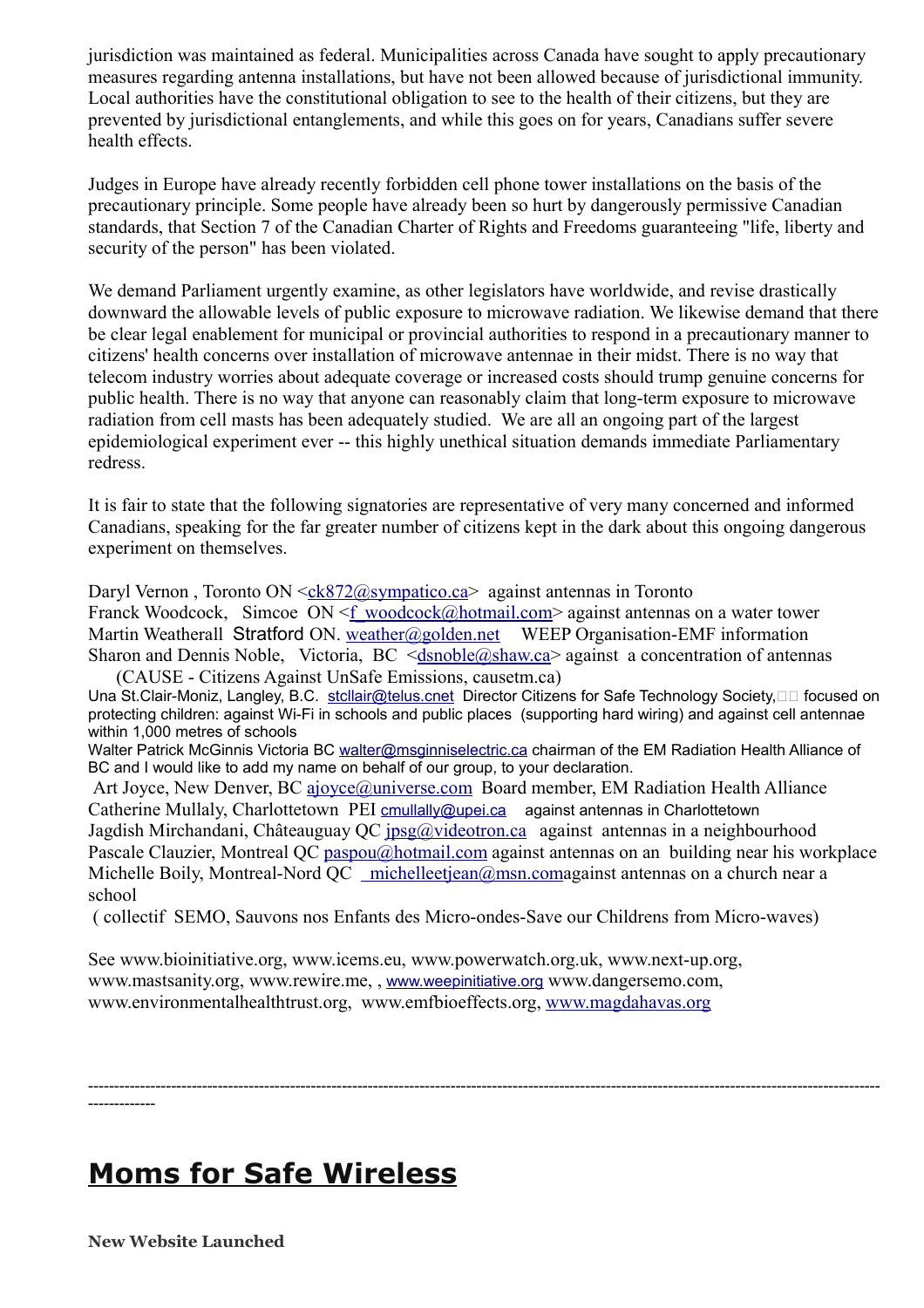Moms for Safe Wireless has launched its new website at [www.momsforsafewireless.org.](http://momsforsafewireless.us1.list-manage.com/track/click?u=c2ed8f27005413f71d7d4f53e&id=ac7614a489&e=8f0570020a) The website has research about reported long-term health effects from exposure to radiofrequency radiation from wireless products and cell phone towers. It describes why children are more at risk and includes recommendations on how to use cell phones more safely. Check out the video vault that has interviews with scientists and doctors.

---------------------------------------------------------------------------------------------------------------------------------------------------------

**CELL PHONE HAZARDS - THE EVIDENCE IS IN**

by William Thomas

----

The evidence is in - and it is overwhelming. Even at typical low power, cell phones and wireless technology cause severe biological disturbances in human cells. In August 2007, 26 medical and public health experts their [Bioinitiative Report](http://www.bioinitiative.org/report/index.htm) - available online - reviewing all the literature on the effects of electromagnetic radiation

Read the full article -

[http://willthomasonline.net/willthomasonline/The\\_Evidence\\_Is\\_In.html](http://willthomasonline.net/willthomasonline/The_Evidence_Is_In.html)

-------------------------------------------------------------------------------------------------------------------------------------------------

**British Medical Journal, from nine years ago: Nov 2000.**

*BMJ* 2000;321:1155 ( 4 November )

**Letters**

#### **Health hazards of mobile phones**

[Prevalence of headache is increased among users in Singapore](http://www.bmj.com/cgi/content/full/321/7269/1155/a#art)

[Do laptop computers also pose a risk?](http://www.bmj.com/cgi/content/full/321/7269/1155/a#resp1)

<http://www.bmj.com/cgi/content/full/321/7269/1155/a>

### **Prevalence of headache is increased among users in Singapore**

EDITOR Hand held cellular telephones, using pulse modulated signals of frequency 870-995 MHz, are being used increasingly. Most reports of health symptoms related to use of these phones are anecdotal. We undertook a cross sectional study of a community in Singapore to study the prevalence of specific central nervous system symptoms among users of hand held cellular phones compared with non-users and to determine any association of risk factors and central nervous system symptoms among users of the phones. $\frac{1}{1}$  $\frac{1}{1}$  $\frac{1}{1}$ 

From a sampling frame of all flats in a large town we conducted a one stage random cluster sampling of 808 individuals, who were interviewed by trained medical students using a structured questionnaire. Central nervous system symptoms of those who did and did not use hand held cellular telephones were compared and any possible association studied. A two tiered approach was used to try to mask the true purpose of the questionnaire in which headaches and health symptoms were dealt with in the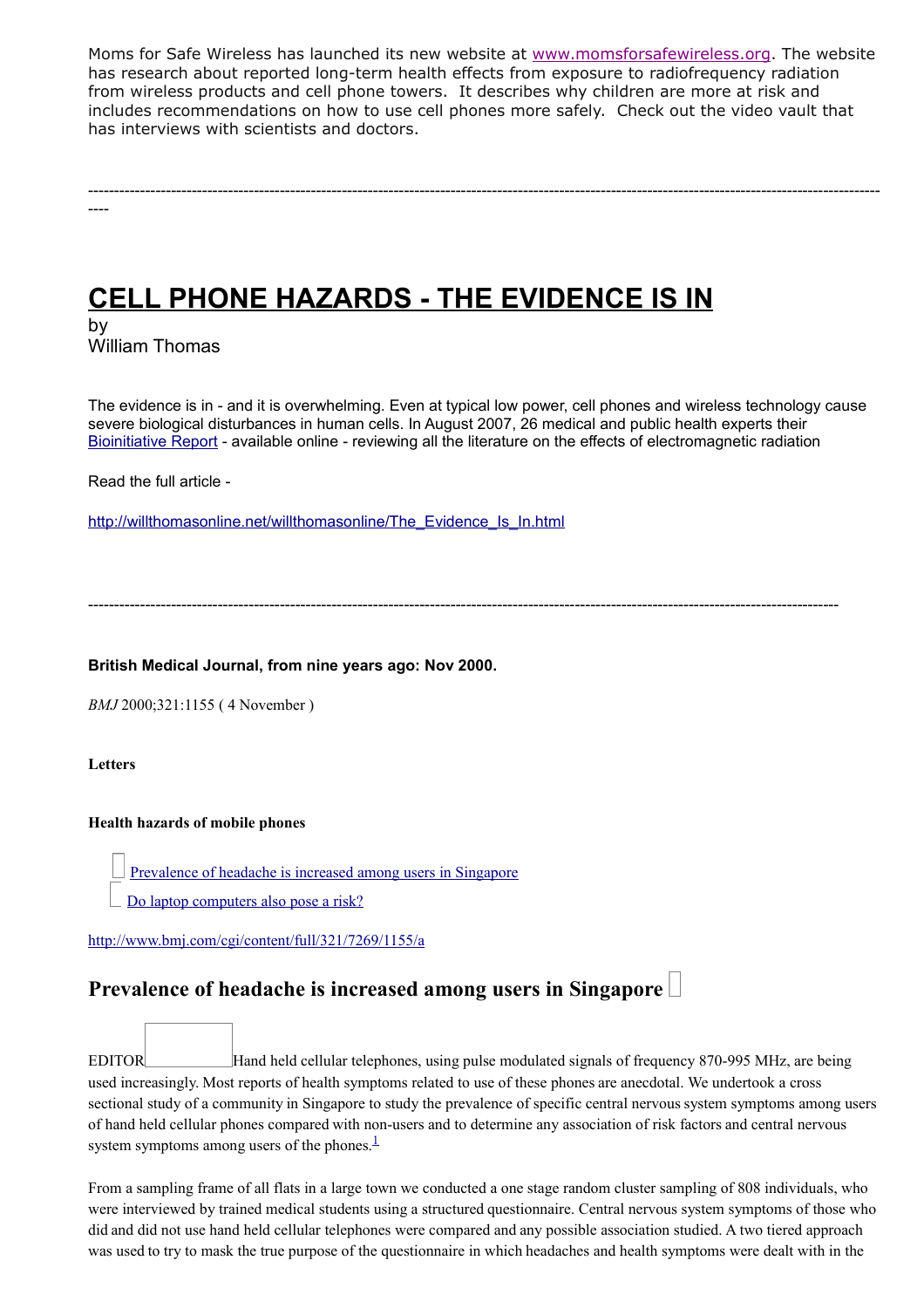earlier sections before respondents were asked about their use of cellular phones. These steps should help to reduce recall bias among the respondents.

The prevalence of users of hand held cellular phones in Singapore was  $44.8\%$ .<sup>[1](http://www.bmj.com/cgi/content/full/321/7269/1155/a#B1)</sup> Headache (according to the International Headache Society's criteria<sup>[2](http://www.bmj.com/cgi/content/full/321/7269/1155/a#B2)</sup>) was the most prevalent symptom among users compared with non-users, with an adjusted prevalence rate ratio of 1.31 (95% confidence interval 1.00 to 1.70). There was a significant increase in the prevalence of headache with increasing duration of use (min/day) ( $P=0.038$ ). The prevalence of headache was considerably reduced among those who used hands-free equipment compared with those who never used such equipment (42% *v* 65%).



Use of hand held cellular phones is not associated with a significant increase in central nervous system symptoms other than headache. We would suggest that more community studies should be conducted before one can make a statement such as "the only established risk is of using one while driving." $\frac{3}{2}$  $\frac{3}{2}$  $\frac{3}{2}$ 

**Sin-Eng Chia**, *associate professor*. **Hwee-Pin Chia**, *assistant professor*. **Jit-Seng Tan**, *medical student*. Department of Community, Occupational and Family Medicine, Faculty of Medicine, National University of Singapore, Singapore 117597 [cofcse@nus.edu.sg](mailto:cofcse@nus.edu.sg)

- 1. Chia SE, Chia HP, Tan JS. Prevalence of headache among hand phone users in Singapore: a community study. *J Environ Health Perspect* 2000;1059-62.
- 2. Headache Classification Committee, International Headache Society. Classification and diagnostic criteria for headache disorder, cranial neuralgia, and facial pain. *Cephalagia* 1988; 8(suppl 7): 1-96.
- 3. Maier M, Blakemore C, Koivisto M. The health hazards of mobile phones. *BMJ* 2000; 320: 1288-1289 [Free Full Text]. (13 May.)

 [Neil Cherry Radio Show Part 1 Cell Phone Tower Controversies](http://www.google.com/url?sa=X&q=http://entirelycellphones.com/cellular-phone-service/neil-cherry-radio-show-part-1-cell-phone-tower-controversies&ct=ga&cd=VBfwXEZ5Yf8&usg=AFQjCNHi2s5JIB61ELc64QsQ7cKZM3PjDQ) **...** By admin

<http://entirelycellphones.com/cellular-phone-service/neil-cherry-radio-show-part-1-cell-phone-tower-controversies>

------------------------------------------------------------------------------------------------------------------------------------------------------

------------------------------------------------------------------------------------------------------------------------------------------------------

**Call for mast referendum**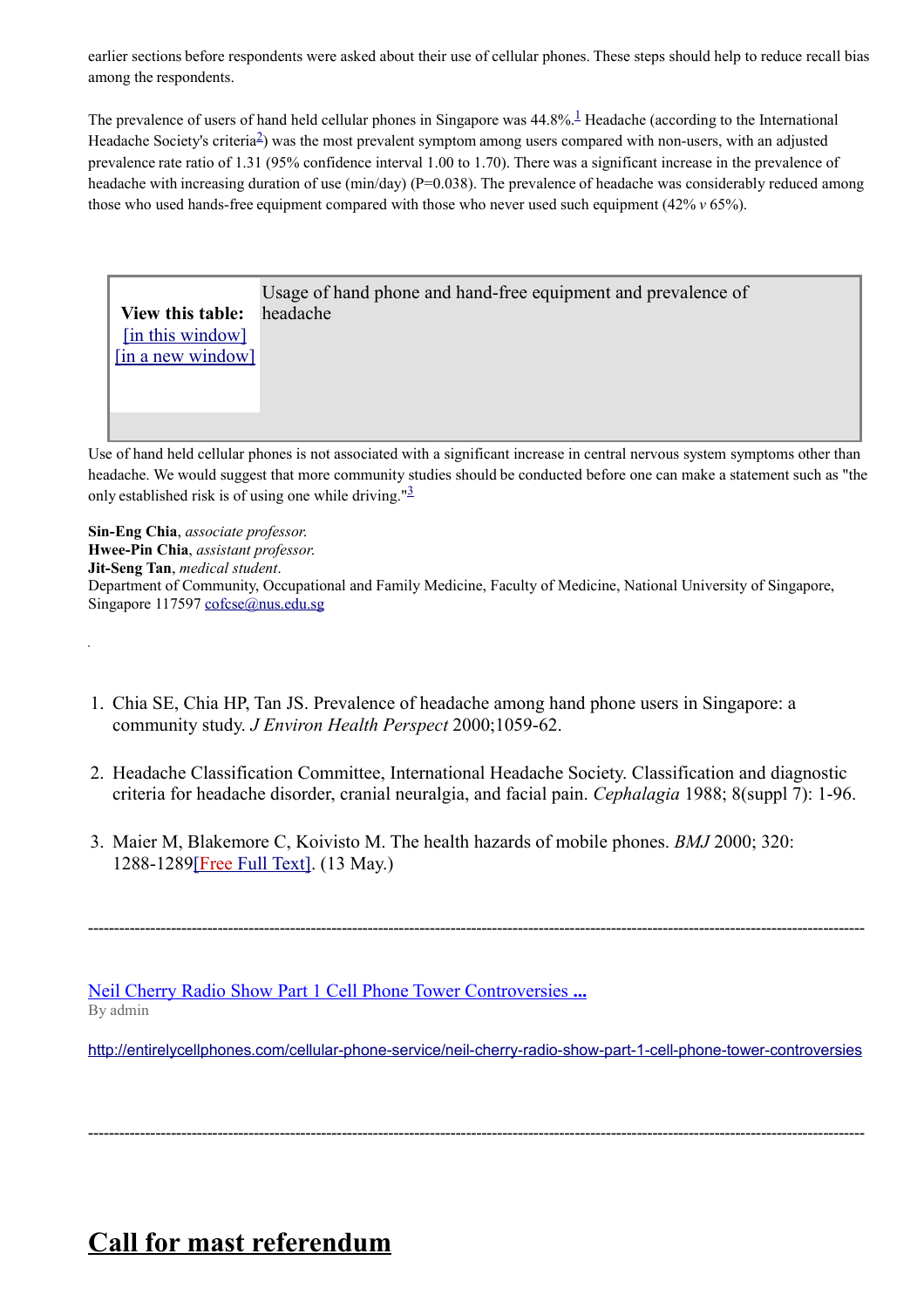<http://www.morpethherald.co.uk/news/Call-for-mast-referendum.5903026.jp>

**Published Date:** 11 December 2009

A RADIATION expert has called for a referendum to decide a bid for a mobile phone mast in Ponteland.

Scientific Advisor for the Radiation Research Trust, Barrie Trower, visited the area to talk about his and other research into the subject at a public meeting in Ponteland Memorial Hall.

In front of about 200 people, he outlined his concerns about

the effects of radiation from telecommunications masts, including claims that they have produced cancer clusters when placed near schools.

But he says he is happy for those who support the masts to present information to residents and then they should have the power to decide.

Two bids by Telefonica O2 have been made to place masts on different site in The Broadway, Darras Hall, to improve its 3G mobile coverage.

Both were rejected by Northumberland County Council's West Planning Committee, with objections submitted by many local residents and Darras Hall First School.

"All I'm asking is that the residents, parents of schoolchildren and staff are given an equal amount of both sides of the scientific argument," Mr Trower told the 'Herald'.

"I could write on one side of A4, the company can write on another side and then there should be a referendum where people living and working within 1,000m of the site would decide whether they want it or not."

Telefonica O2 does have permission for one of the sites because the first refusal was invalid, as it did not happen within the required 56 days of the application being received. Other options available to it include seeking a third potential site and appealing against the refusal for the other site.

James Stevenson, Communications Manager for O2, said there was plenty of scientific evidence to show that mobile phone masts do not pose health risks.

He added: "A referendum with one side of A4 for each side is not a bad idea but it would be difficult to put into practice because of logistics and getting all the necessary information onto one side of A4."

--------------------------------------------------------------------------------------------------------------------------------------------------------- -------------